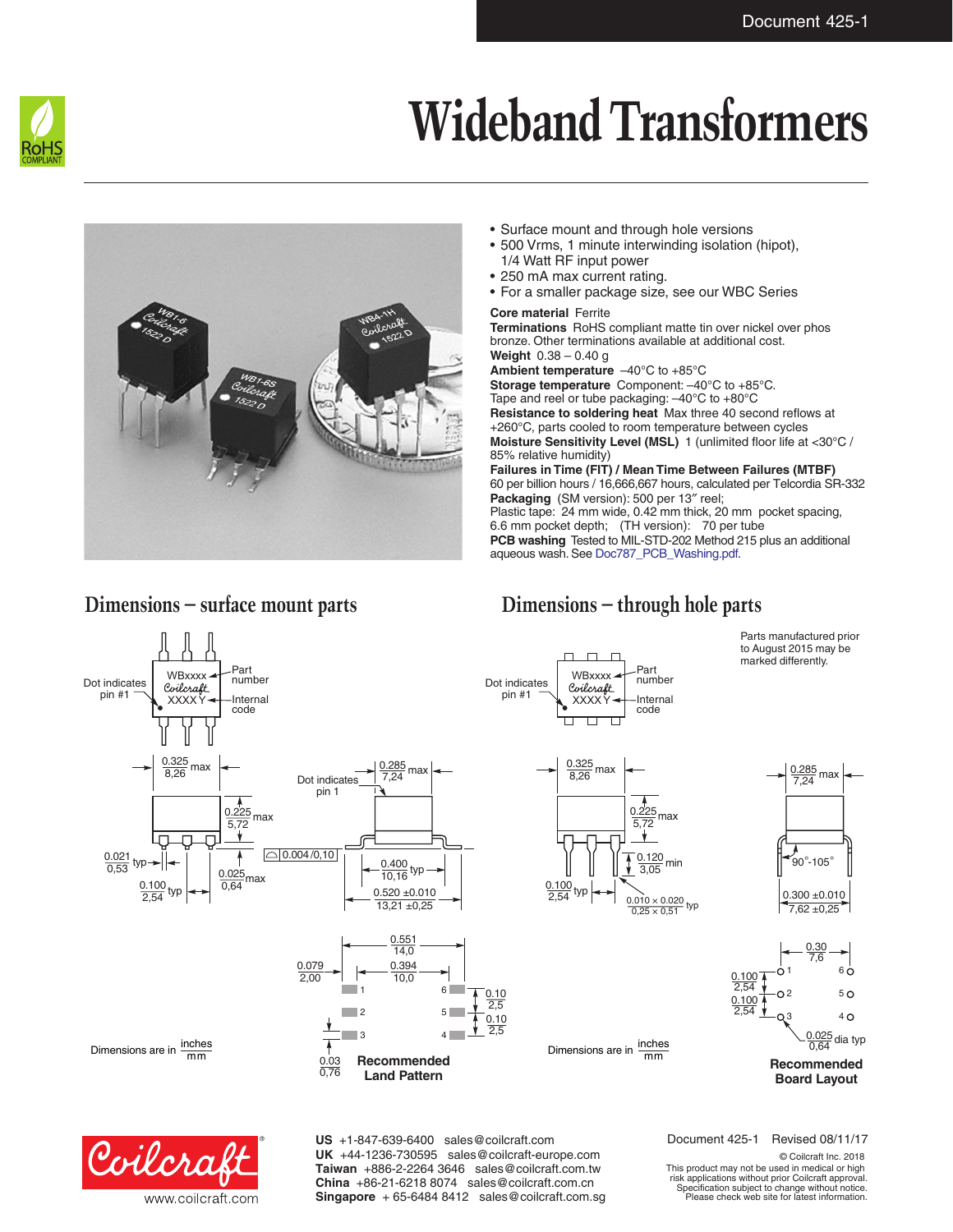

## **Wideband Transformers**

|                                                                          | <b>Part number</b> |                  | Impedance                     |                           | <b>Insertion</b> | Pri (pins 4-6) |                                                   | Sec (pins $1-3$ )                 |                                  | <b>DC</b>                         |
|--------------------------------------------------------------------------|--------------------|------------------|-------------------------------|---------------------------|------------------|----------------|---------------------------------------------------|-----------------------------------|----------------------------------|-----------------------------------|
| <b>Schematic</b>                                                         | SM <sup>1</sup>    | <b>TH</b>        | ratio <sup>2</sup><br>pri:sec | <b>Bandwidth</b><br>(MHz) | loss max<br>(dB) | $(\mu H)$      | L min <sup>3</sup> DCR max <sup>4</sup><br>(mOhm) | $L$ min <sup>3</sup><br>$(\mu H)$ | $DCR$ max <sup>4</sup><br>(mOhm) | imbalance <sup>5</sup><br>max(mA) |
| Pri<br>Sec<br>$\frac{1}{2000000}$<br>$\frac{1}{\sqrt{200000}}$<br>$-0.3$ | WB1-1SL            | <b>WB1-1L</b>    | 1:1                           | $0.150 - 500$             | 0.70             | 27             | 75                                                | 27                                | 75                               |                                   |
|                                                                          | WB1-6SL            | <b>WB1-6L</b>    | 1:1                           | $0.100 - 350$             | 0.50             | 25             | 100                                               | 25                                | 100                              |                                   |
|                                                                          | WB1.18-3SL         | WB1.18-3L        | 1:1.18                        | $0.040 - 300$             | 0.50             | 90             | 300                                               | 108                               | 330                              |                                   |
|                                                                          | WB1.5-6SL          | <b>WB1.5-6L</b>  | 1:1.5                         | $0.050 - 325$             | 0.26             | 56             | 120                                               | 84                                | 150                              |                                   |
|                                                                          | <b>WB2-1-2WSL</b>  | <b>WB2-1-2WL</b> | 1:2                           | $0.080 - 700$             | 1.00             | 38             | 100                                               | 75                                | 150                              |                                   |
|                                                                          | WB2.5-6SL          | <b>WB2.5-6L</b>  | 1:2.5                         | $0.080 - 225$             | 0.26             | 30             | 100                                               | 75                                | 130                              |                                   |
|                                                                          | WB4-6SL            | WB4-6L           | 1:4                           | $0.100 - 125$             | 0.50             | 25             | 100                                               | 100                               | 200                              |                                   |
|                                                                          | WB9-1SL            | <b>WB9-1L</b>    | 1:9                           | $0.125 - 125$             | 0.57             | 25             | 100                                               | 225                               | 250                              |                                   |
|                                                                          | <b>WB16-1SL</b>    | <b>WB16-1L</b>   | 1:16                          | $0.050 - 100$             | 0.60             | 56             | 75                                                | 896                               | 330                              |                                   |
|                                                                          | <b>WB36-1SL</b>    | <b>WB36-1L</b>   | 1:36                          | $0.100 - 45$              | 0.50             | 25             | 50                                                | 900                               | 180                              |                                   |
| Pri<br>Sec<br><u>ം</u><br>ഇമ്മാരി<br>-0 1<br>É<br>8                      | WB1-1TSL           | WB1-1TL          | 1:1                           | $0.100 - 375$             | 0.51             | 25             | 100                                               | 25                                | 100                              | 30                                |
|                                                                          | WB1-6TSL           | WB1-6TL          | 1:1                           | $0.050 - 200$             | 0.20             | 70             | 150                                               | 70                                | 150                              | 18                                |
|                                                                          | WB2-1TSL           | WB2-1TL          | 1:2                           | $0.070 - 400$             | 1.00             | 38             | 100                                               | 75                                | 150                              | 29                                |
|                                                                          | <b>WB2.5-6TSL</b>  | <b>WB2.5-6TL</b> | 1:2.5                         | $0.050 - 125$             | 0.28             | 56             | 120                                               | 140                               | 200                              | 13                                |
|                                                                          | WB3-1TSL           | WB3-1TL          | 1:3                           | $0.040 - 500$             | 0.40             | 96             | 110                                               | 270                               | 200                              | 4.0                               |
|                                                                          | WB4-1HSL           | WB4-1HL          | 1:4                           | $0.100 - 500$             | 0.50             | 25             | 120                                               | 100                               | 160                              | 15                                |
|                                                                          | WB4-6TSL           | WB4-6TL          | 1:4                           | $0.050 - 200$             | 0.50             | 43             | 120                                               | 172                               | 160                              | 5.0                               |
|                                                                          | WB5-1TSL           | WB5-1TL          | 1:5                           | $0.050 - 400$             | 0.30             | 48             | 220                                               | 240                               | 500                              | 13                                |
|                                                                          | WB8-1TSL           | WB8-1TL          | 1:8                           | $0.150 - 400$             | 0.76             | 18             | 100                                               | 144                               | 270                              | 17                                |
|                                                                          | WB13-1TSL          | <b>WB13-1TL</b>  | 1:13                          | $0.150 - 125$             | 0.72             | 17             | 90                                                | 221                               | 200                              | 10                                |
|                                                                          | WB16-6TSL          | <b>WB16-6TL</b>  | 1:16                          | $0.050 - 100$             | 0.60             | 56             | 75                                                | 896                               | 330                              | 25                                |
| Pri<br>Sec<br>$60 -$<br>-0 1<br>⋐<br>Š<br>⊳<br>5 <sub>o</sub><br>8<br>8  | WBT1-6SL           | WBT1-6L          | 1:1                           | $0.040 - 200$             | 0.25             | 70             | 150                                               | 70                                | 150                              | 19                                |
|                                                                          | <b>WBT1.5-1SL</b>  | <b>WBT1.5-1L</b> | 1:1.5                         | $0.040 - 350$             | 0.30             | 48             | 150                                               | 70                                | 180                              | 19                                |
|                                                                          | <b>WBT2.5-6SL</b>  | <b>WBT2.5-6L</b> | 1:2.5                         | $0.050 - 100$             | 0.26             | 70             | 150                                               | 175                               | 200                              | 11                                |
|                                                                          | WBT4-1SL           | WBT4-1L          | 1:3                           | $0.040 - 150$             | 0.26             | 45             | 120                                               | 135                               | 160                              | 13                                |
|                                                                          | WBT4-1ASL          | WBT4-1AL         | 1:4                           | $0.040 - 350$             | 0.40             | 96             | 110                                               | 384                               | 220                              | 3.5                               |
|                                                                          | WBT16-1SL          | <b>WBT16-1L</b>  | 1:16                          | $0.100 - 100$             | 0.50             | 25             | 100                                               | 400                               | 300                              | 7.5                               |
|                                                                          | <b>WBT25-1SL</b>   | <b>WBT25-1L</b>  | 1:25                          | $0.100 - 65$              | 0.50             | 25             | 100                                               | 625                               | 350                              | 6.0                               |

1. When ordering, please specify **packaging** code:

**WB25-1SLD**

Packaging:  $D = 13''$  machine-ready reel. EIA-481 embossed plastic tape (500 parts per full reel).

**B** = Less than full reel. In tape, but not machine ready.

To have a leader and trailer added (\$25 charge), use code letter D instead.

2. Impedance ratio is for the full primary winding to the full secondary winding.

3. Inductance measured at 100 kHz, 0.1 V, 0 Adc on an Agilent/HP 4192 or equivalent.

4. DCR measured on a micro-ohmmeter.

5. DC imbalance is the maximum difference in current measured at pins 1 and 3 with the source at pin 2. Inductance drop is 15% at max imbalance.

6. Electrical specifications at 25°C. Measurements are referenced to 50 Ohms.

Refer to Doc 362 "Soldering Surface Mount Components" before soldering.



**US** +1-847-639-6400 sales@coilcraft.com **UK** +44-1236-730595 sales@coilcraft-europe.com **Taiwan** +886-2-2264 3646 sales@coilcraft.com.tw **China** +86-21-6218 8074 sales@coilcraft.com.cn **Singapore** + 65-6484 8412 sales@coilcraft.com.sg Document 425-2 Revised 08/11/17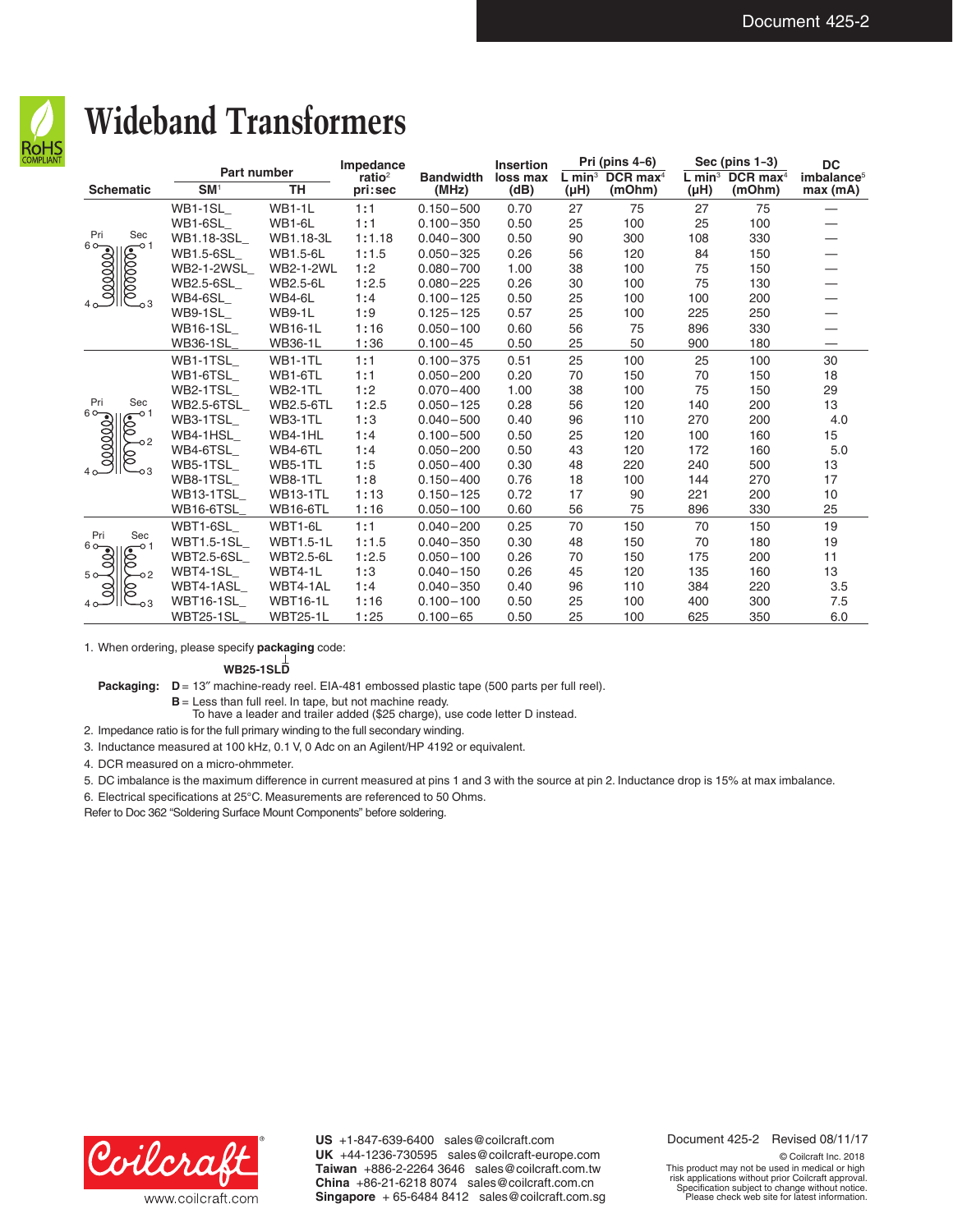## **Transformers with no center taps**



Attenuation measured on a network analyzer (re: 50 Ohms)

Document 425-3 Revised 08/11/17

Coilcra www.coilcraft.com **US** +1-847-639-6400 sales@coilcraft.com **UK** +44-1236-730595 sales@coilcraft-europe.com **Taiwan** +886-2-2264 3646 sales@coilcraft.com.tw **China** +86-21-6218 8074 sales@coilcraft.com.cn **Singapore** + 65-6484 8412 sales@coilcraft.com.sg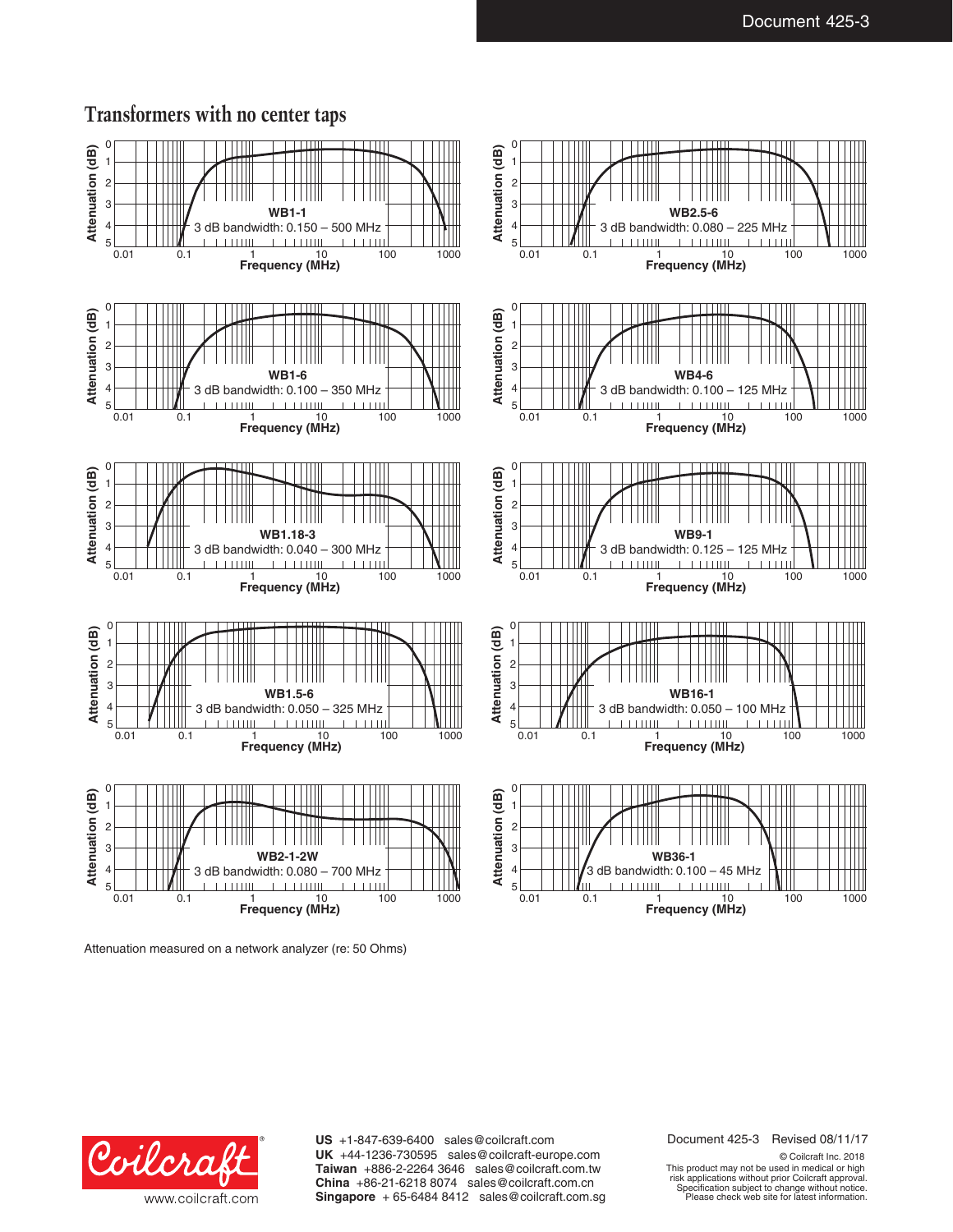

## **Transformers with secondary center tap**

Attenuation measured on a network analyzer (re: 50 Ohms)



**US** +1-847-639-6400 sales@coilcraft.com **UK** +44-1236-730595 sales@coilcraft-europe.com **Taiwan** +886-2-2264 3646 sales@coilcraft.com.tw **China** +86-21-6218 8074 sales@coilcraft.com.cn **Singapore** + 65-6484 8412 sales@coilcraft.com.sg Document 425-4 Revised 08/11/17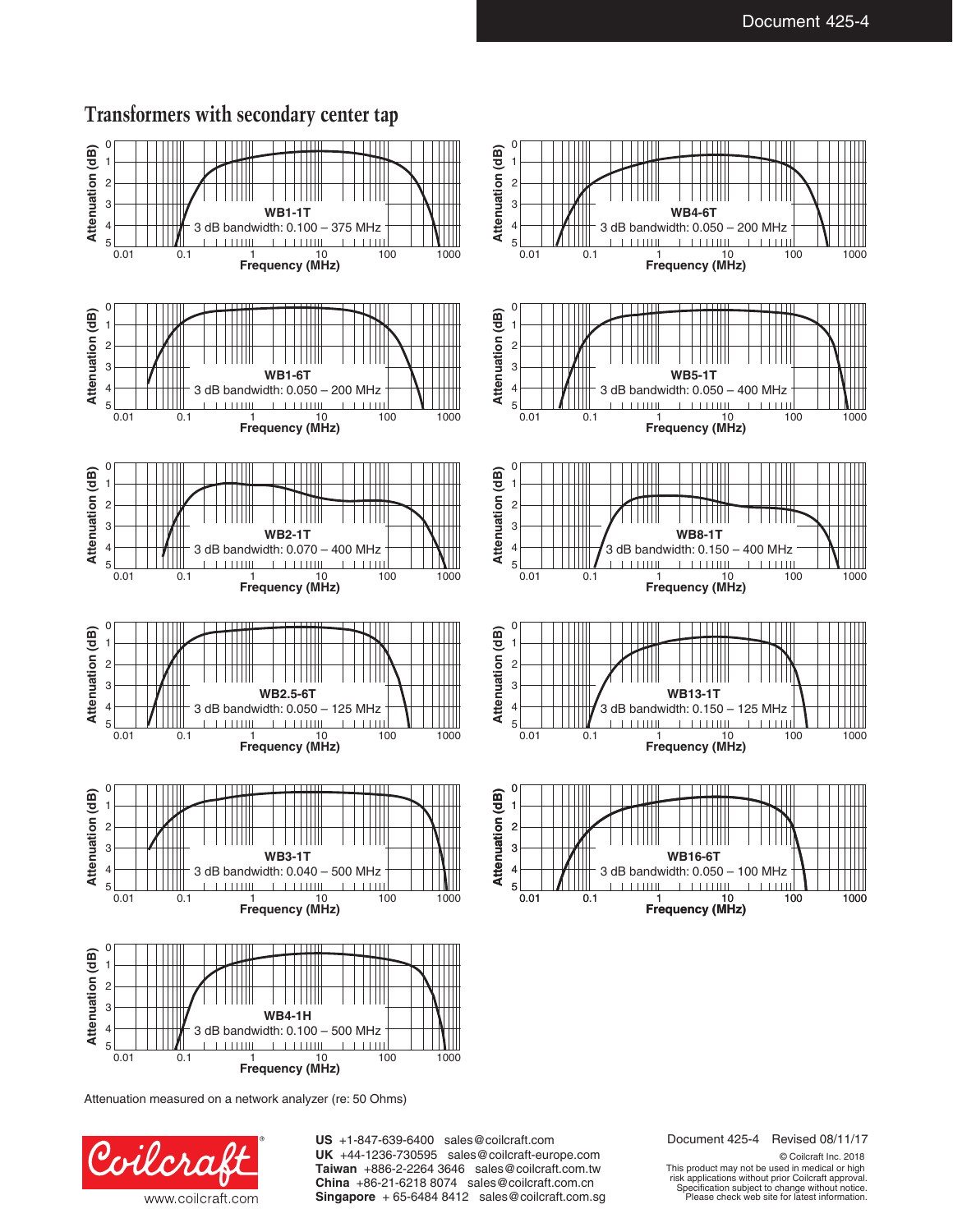

## **Transformers with primary and secondary center taps**

Attenuation measured on a network analyzer (re: 50 Ohms)

0.01 0.1 1 10 100 1000 **Frequency (MHz)**



**US** +1-847-639-6400 sales@coilcraft.com **UK** +44-1236-730595 sales@coilcraft-europe.com **Taiwan** +886-2-2264 3646 sales@coilcraft.com.tw **China** +86-21-6218 8074 sales@coilcraft.com.cn **Singapore** + 65-6484 8412 sales@coilcraft.com.sg Document 425-5 Revised 08/11/17